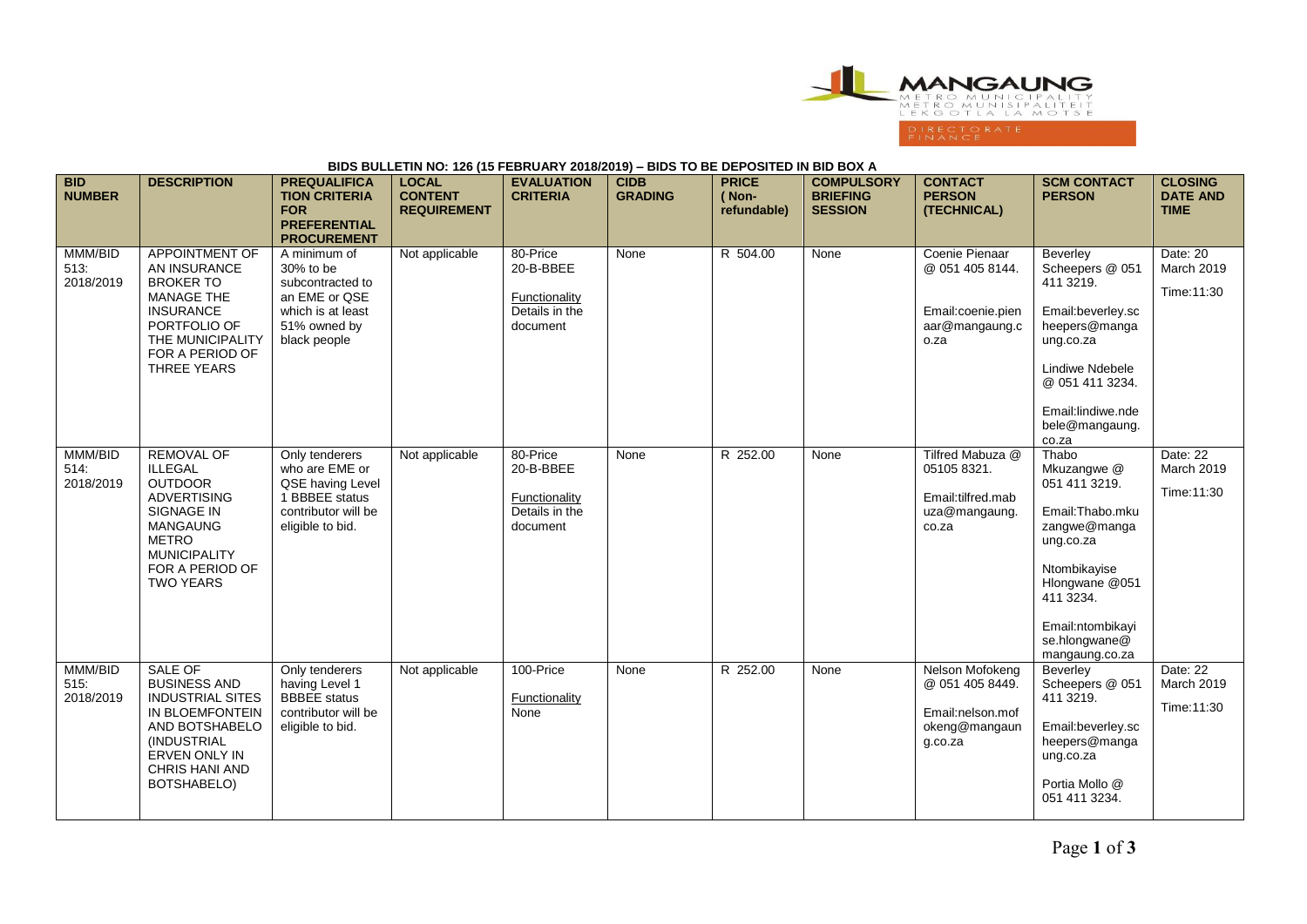

|                                                                                                                                                                                                                                                                                                                 |                                                                                               |                |                |                                                                                     |                                                                                                                                       |          |      |                                                                                          | Email:portia.mollo<br>@mangaung.co.z                                                                                                                                       |                                              |
|-----------------------------------------------------------------------------------------------------------------------------------------------------------------------------------------------------------------------------------------------------------------------------------------------------------------|-----------------------------------------------------------------------------------------------|----------------|----------------|-------------------------------------------------------------------------------------|---------------------------------------------------------------------------------------------------------------------------------------|----------|------|------------------------------------------------------------------------------------------|----------------------------------------------------------------------------------------------------------------------------------------------------------------------------|----------------------------------------------|
| MMM/BID<br>516.<br>2018/2019                                                                                                                                                                                                                                                                                    | <b>SUPPLY AND</b><br>DELIVERY OF<br><b>TYRES AND TUBES</b><br>FOR PERIOD OF<br>TWO (02) YEARS | Not applicable | Not applicable | 80-Price<br>20-B-BBEE<br>Functionality<br>Details in the<br>document                | None                                                                                                                                  | R 353.00 | None | Lebohang<br>Phitsane @051<br>405 8826.<br>Email:lebohang.p<br>hitsane@mangau<br>ng.co.za | Thabo<br>Mkuzangwe @<br>051 411 3219.<br>Email:Thabo.mku<br>zangwe@manga<br>ung.co.za<br>Mojalefa Thipe @<br>051 411 3234.<br>Email: mojalefa.thi<br>pe@mangaung.c<br>o.za | Date: 25<br><b>March 2019</b><br>Time: 11:30 |
| PAYMENTS CANNOT BE MADE AT SUPPLY CHAIN MANAGEMENT OFFICES BUT CAN BE                                                                                                                                                                                                                                           |                                                                                               |                |                | ALTERNATIVELY DIRECT OR ELECTRONIC DEPOSITS CAN BE MADE TO THE MMM BANK ACCOUNT:    |                                                                                                                                       |          |      |                                                                                          |                                                                                                                                                                            |                                              |
| MADE AT THE FOLLOWING MUNICIPAL PAY POINTS:<br>BRAM FISCHER BUILDING BLOEMFONTEIN,<br>RE-A-HOLA SHOPPING COMPLEX - BOTSHABELO,<br>THABA - NCHU CIVIC CENTRE, HOSTEL ONE - BLOEMFONTEIN (DR. BELCHER<br>$\bullet$<br>ROAD),<br>MANGAUNG REGIONAL OFFICES - CNR. MOSHOESHOE & GEORGE LUBBE<br>ROADS BLOEMFONTEIN. |                                                                                               |                |                | ABSA BANK, ACCOUNT NO: 470001380, BRANCH CODE: 632005, REF NO: 4302142551019ZZZZZ11 |                                                                                                                                       |          |      |                                                                                          |                                                                                                                                                                            |                                              |
| AVAILABILITY OF DOCUMENTS: 15 FEBRUARY 2019                                                                                                                                                                                                                                                                     |                                                                                               |                |                |                                                                                     | AII BID DOCUMENTS TO BE COLLECTED AND SUBMITTED AT:<br>Supply Chain Management Offices, 6 Mannion Road, Orangesig, Bloemfontein, 9300 |          |      |                                                                                          |                                                                                                                                                                            |                                              |

Notice: **156**

## Minimum Requirements:

1. Tax clearance reference number and tax compliance status pin.2. In the case of the Joint venture a tax clearance reference number and tax compliance status pin of all parties must be attached. 3. Certified Copy of Company Registration Certificate reflecting names and identity numbers of active shareholding must be attached (Except for sole traders and partnerships) 4. In case of a JV Certified Copy of Company Registration Certificate reflecting names and identity numbers of active shareholding of all parties must be attached. 5. Copy of JV agreement (in case of JV) must be attached. 6. Proof from the relevant Municipality that municipal rates and taxes of the bidder are not in arrears for period of more than 90 days or, proof that the bidder is leasing a property and the valid lease agreement must be submitted with the bid document on the closing date of the bid or, proof that the bidder is sub - leasing a property and the main lease agreement must be submitted together with the sub – lease agreement on the closing date of the bid or, provide a stamped letter from the relevant Councilor stating that bidder's business is conducted in the property where the municipality is not issuing municipal accounts / statements . 7. In case of a JV document (s) stated in 6 above must be attached for each member. 8 All supplementary / compulsory forms contained in the bid document must be completed and signed in full. 9. Bidders will only be allowed to submit one bid document per bid (either as a joint venture or individual company not both). 10. Failure to comply with the above mentioned conditions will invalidate your bid.

Please Note:

2. Section 217 of the constitution of the Republic of South Africa requires an organ of state to contract for goods and services in accordance with a system which is fair, equitable, transparent, competitive and cost effective. 2. No bid(s) will be accepted from a person in the service of the state. 3. No telegraphic, telefax and late bids will be accepted. 4. The bidder who scores the highest procurement points in terms